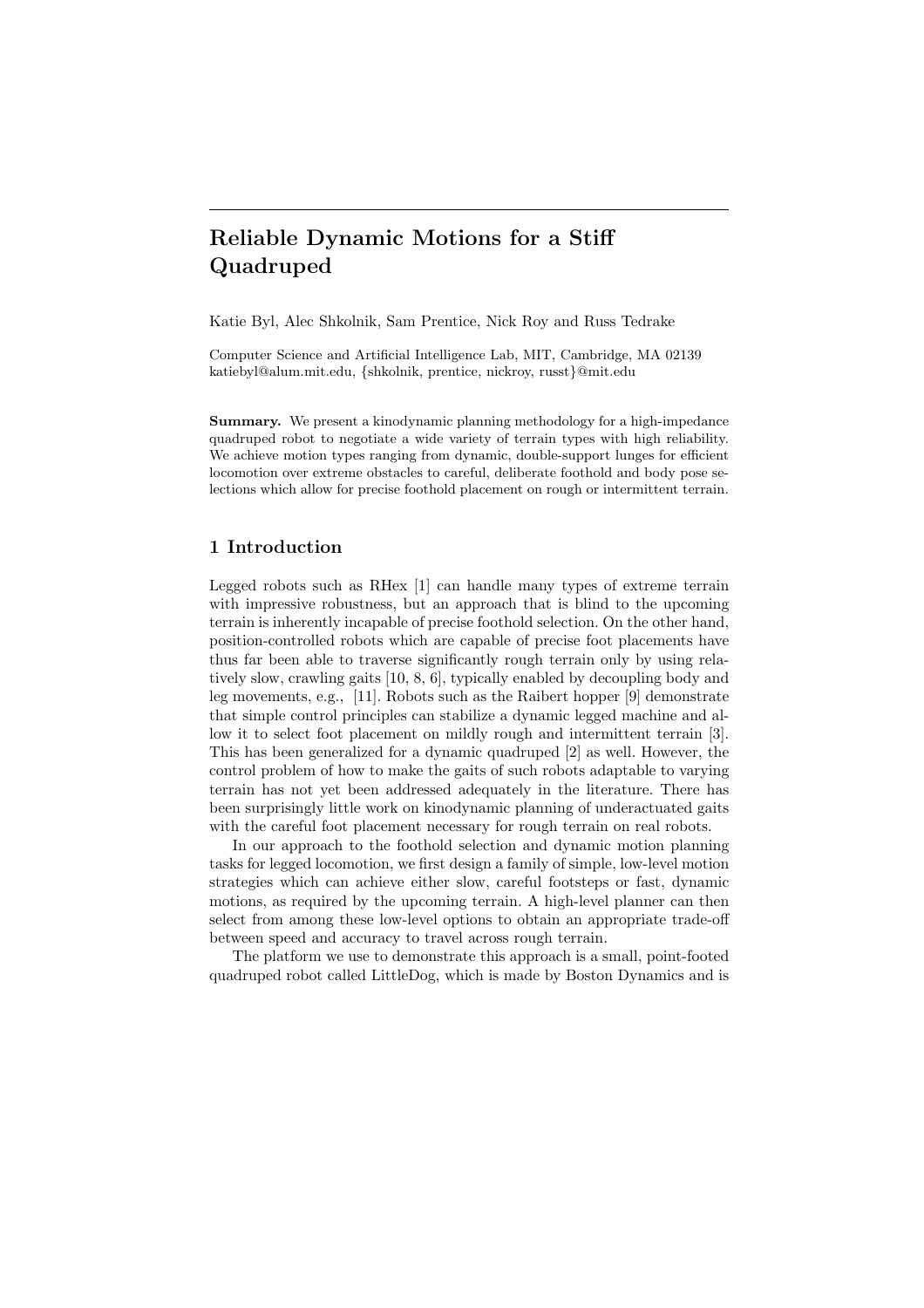#### 2 Katie Byl, Alec Shkolnik, Sam Prentice, Nick Roy and Russ Tedrake

currently used as part of the DARPA-sponsored Learning Locomotion project. The goal of the project is to develop a walking controller which enables the robot to traverse a variety of rough terrain both quickly and robustly. The LittleDog robot has 12 motors with large gear ratios, two at each hip and one at each knee. The high gear ratios (85:1) make the joints so stiff that the robot can hold its own weight in an upright stance even when the power is switched off. The body has a mass of 1.8 kg, which is significantly greater than the mass of each leg (at 0.25 kg). The robot has a variety of sensors which include (most notably) encoders at each of the 12 joints, an IMU, 3-axis force sensors at each foot, and current, voltage and temperature sensors. Additionally, it operates within a Vicon motion capture (mocap) environment which provides 6-DOF position information for the robot body and for the terrain with a 50 ms latency; a sub-millimeter accuracy terrain map is provided. The robot has a 1 kHz internal PD control loop on desired joint trajectories. All other control is done by an external computer in a 100 Hz loop through a wireless connection.



Fig. 1. LittleDog walks carefully on pegs.

When exact foot placement is critical, we can use the stiff joints of the robot to position the body and legs carefully, as shown in Figure 1. For more dynamic motions, the velocity and power limits do not allow for a truly ballistic, airborne "jump". However, by carefully planning the desired ground reaction forces, we can achieve repeatable, bipedal "lunging" motions which allow the front legs to clear gaps or vertical obstacles or to initiate a climb where there is a step in terrain height, as depicted in Figures 2, 5 and 8.



Fig. 2. LittleDog climbs a step dynamically.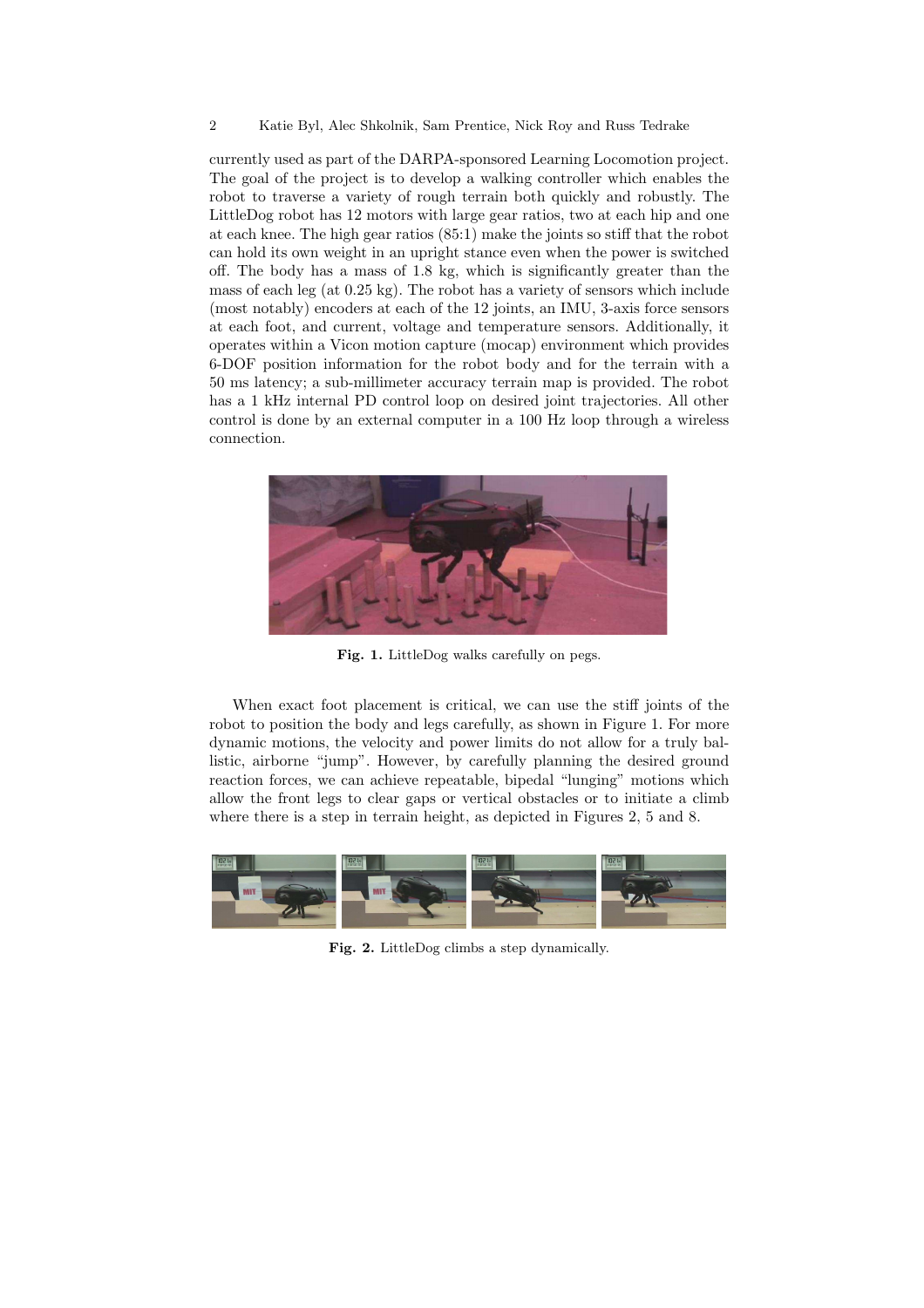## 2 Technical Approach

Planning ground reaction forces is central to our methodology. For slow motions, such as the peg-walking in Figure 1, we use the standard, quasi-static crawling gait [7] in which the projection of the center of mass (COM) of the robot is always within the support polygon. Slow walking is performed sequentially by first moving the body into a 3-legged support polygon and then moving the remaining "swing" leg.

As the speed of walking increases, we account for accelerations of the body to ensure the zero-moment point (ZMP) remains in the support polygon at all times. One strategy to achieve this is a preview control method introduced in [5] and later developed for bipedal robot walking in [4]. If we assume the center of mass has a constant height and neglect rotational accelerations, we can decouple the  $x$  and  $y$  motions and can derive the simple relationship between the motion of the COM,  $x_m$  (or  $y_m$ ), and the corresponding ZMP,  $x_{zmp}$ (or  $y_{zmp}$ ). Referring to the left-hand images in Figure 3, the ZMP location must satisfy  $(x_m - x_{zmp})(\ddot{z}_m + g) = z_m \ddot{x}_m$ . When the COM remains at a constant height,  $z = z_m$ ,  $\ddot{z}_m = 0$ , and this simplifies to the following:

$$
x_{zmp} = \frac{x_m g - z_m \ddot{x}_m}{g} \tag{1}
$$

To model dynamic lunging motions where the body intentionally rotates – for instance, to clear an obstacle or to complete a step of a pacing gait – we must enhance the planar model from [4] to include both the mass and rotational inertia of the robot body. Because the legs have considerably less inertia than the body, we model them as massless. With this simplification, our dynamic model of the robot is essentially a "brick". We ignore the orientations of the individual joints and model only the relative location of the ground contact point with respect to the body, as illustrated at right in Figure 3.



Fig. 3. 2D models of robot during laterally-symmetric dynamic motions. Leftmost image is the "cart-table model" from Figure 3 of [4] (reproduced with permission of the first author), which corresponds to fully-actuated motions at constant height (center). In underactuated lunging (at right), the modeled ground contact is a point.

Note that if we are given a prescribed (and twice differentiable)  $x_m(t)$ trajectory over time, we can use Equation 1 to solve (trivially) for ZMP location. This is the forward problem for ZMP planning. The inverse problem involves first specifying a desired  $x_{zmp}$  trajectory and then solving for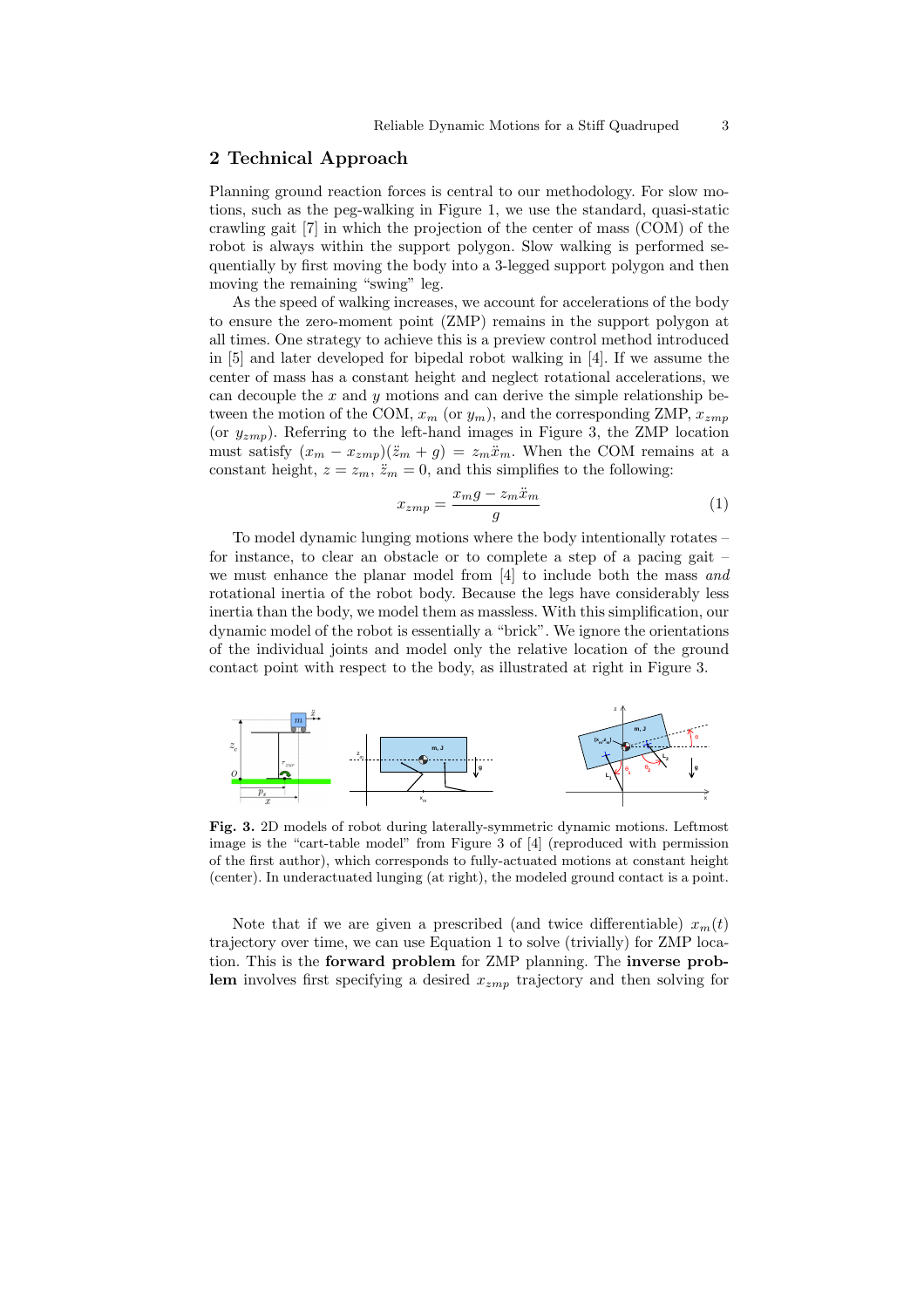a particular trajectory of mass,  $x_m(t)$ , such that we minimize error in ZMP tracking over time. In the inverse problem, positions of the mass,  $x_m$ , at the start and at the end of a desired  $x_{zmp}(t)$  trajectory typically coincide with the end conditions on the locations of the ZMP, so the robot is in a stable, zeroacceleration configuration both before and after the particular planned motion trajectory. During the intervening trajectory, the ZMP location is dominated in the short term by the  $\ddot{x}$  term (which can vary rapidly) and in the long term by the x position itself. Because of the sign difference in the influence of  $x$ and  $\ddot{x}$  (i.e., in  $\frac{x_m g - z_m \ddot{x}_m}{g}$ ), these short-term and long-term goals are at odds; we will generally have to shift the ZMP in the opposite direction from our eventual goal. There are a variety of ways to solve control problems of this type; the preview control solution [5, 4] is simply the one we prefer to use.

The preview control method augments this inherently second-order system (i.e., a simple mass and inertia being pushed around) by including acceleration as an additional state. By using acceleration as a state variable, we can create a state-space model which has the ZMP itself as a desired output, and we can then use a linear-quadratic cost – mostly on the desired output, with a small additional cost on actuation effort  $-$  to solve for the required x trajectory over time which will minimize our cost function. Performing this for both  $(x, z)$ and  $(y, z)$  relationships independently results in a way to generate  $x(t)$  and  $y(t)$  trajectories automatically for whatever overall speed we deem prudent, based on how rough the terrain is.

What is exciting and somewhat unexpected is that we can also plan *double*support motions reliably using this same, basic preview control strategy. For a dynamic lunging motion, there is no longer a support polygon, since the robot balances precariously on just two feet during a motion. Our planning now requires a ZMP which is precisely on the line connecting these two feet for a short duration (about 0.3 sec). We will simultaneously open the inter-leg angle between the support legs and the body quickly during our ZMP-balancing time window. Figure 3 (right) illustrates such a motion with a 2D planar model. Although rotational accelerations now clearly violate our assumptions in Equation 1, pinning the gross motion of the center of mass to the idealized preview control solution in fact goes a long way toward decoupling the calculations for the  $x$  motion of the body versus its orientation angle,  $\alpha$ : the overall motion of the mass in  $x$  essentially balances an inverted pendulum system. Commanding an additional hip angle on top of the nominal motions obtained from the inverse kinematics solution for the x motion generates an additional, rotational momentum. This motion acts to destabilize this planned equilibrium, but if these motions are commanded to happen rapidly enough, then 1) the body successfully does pitch upward and 2) the additional moments caused by pitching the body shift both the COM and the "fictitious ZMP" forward of the line of double-support stance, stabilizing the total motion to ensure the robot lands by falling forward rather than backward.

Similar tactics are employed to achieve a fast, stable dynamic walking gait. When walking, we utilize a "diagonal" gait, in which a single body movement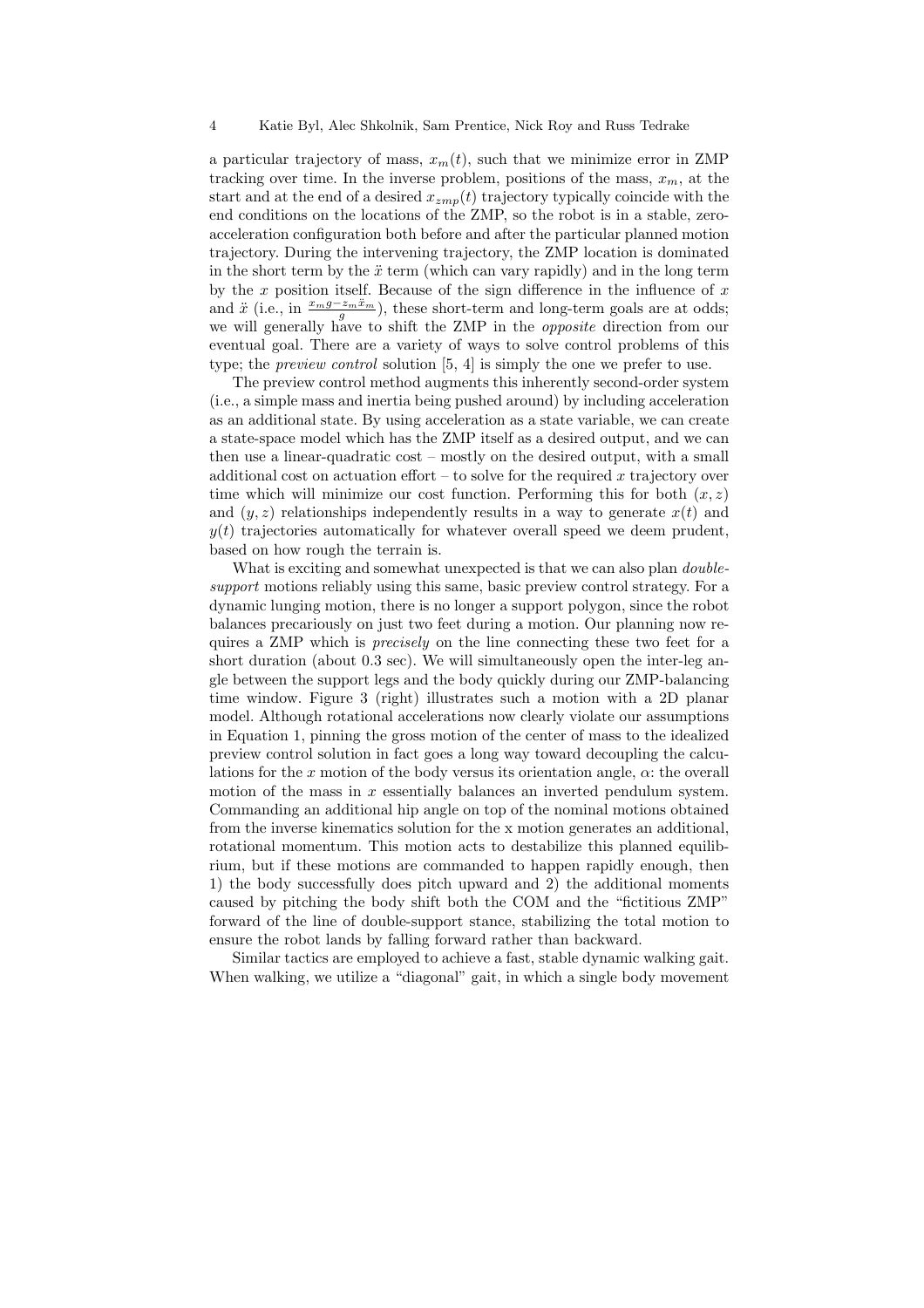accompanies two leg steps: a front leg step, followed by a back leg on the diagonally-opposing side. As the body accelerates from rest to the front swing foot, the ZMP moves in the direction opposite the acceleration. By design, the ZMP still remains within the support triangle, however. As the body decelerates with the front leg still in the air, the robot enters a brief doublesupport phase during which it is rocked onto the front foot which is about to touch down. The entire motion produces a fast gait and ensures that feet are unloaded before they are lifted off the ground, enhancing the dynamic stability of the system and allowing for dynamic walking over rough terrain.



Fig. 4. The inverse (left) and forward (right) problems ZMP trajectory.

At left in Figure 4 is an example of a solution to the inverse problem for the 1D motion of a point mass which is at a height of  $z_m = 0.135$  m; the preview control model used is described in more detail in [4]. The desired ZMP trajectory in this example is a step function, going from 0 to 0.1 m at  $t = 1$  second. The center of mass moves monotonically from the 0 to 0.1 m while the ZMP exhibits some overshoot, going somewhat outside of this 0- 0.1 m range. The magnitude of the overshoot in ZMP is only about 5 mm while the distance to the edge of the support polygon is typically on the order of 5 cm (10x further). However, there are two significant penalties to be paid for such an overly-cautious solution. First, calculating the inverse solution in real-time is computationally expensive, which would result in significant pauses between steps on the real robot. Second, the actual time required to move the mass is significantly slower (approximately 1.0 seconds) than it needs to be. To optimize our speed in fast walking, we deliberately plan for more aggressive excursions of the ZMP to achieve motions of the mass which are approximately twice as fast as the inverse solution shown in Figure 4. The solution we use is a smooth half-cosine wave shape motion for the mass, timed such that the ZMP moves nearly as cleanly from one support polygon to the next as for the inverse solution while overshoot (i.e. extra push-off and braking by the stance legs) is allowed for additional speed. At right in Figure 4 is a forward solution of the following form:

$$
x_m = x_0 + (x_f - x_0) * 1/2 * (1 - \cos(\pi/T_{cos}))
$$
\n(2)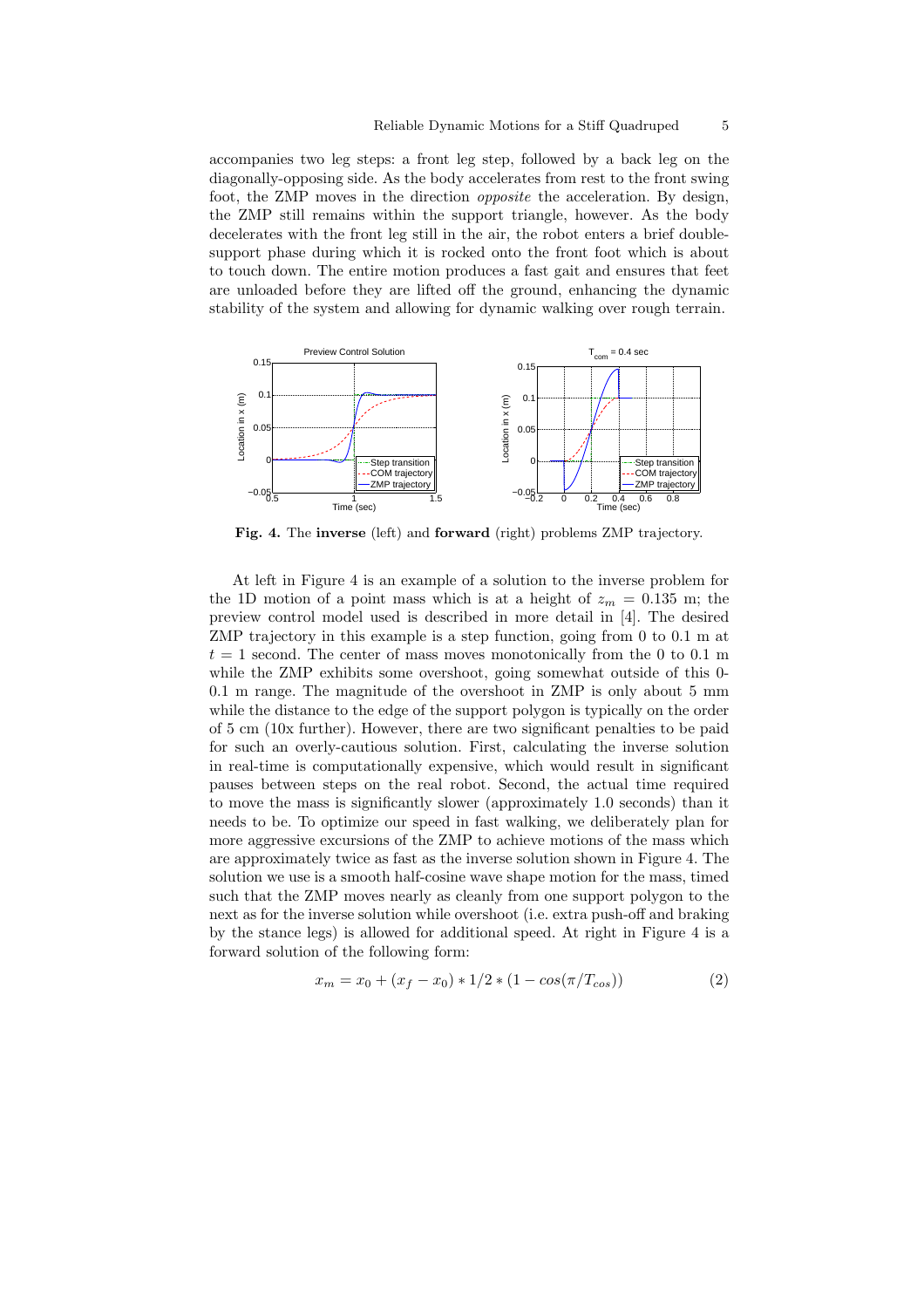where  $x_0$  and  $x_f$  are the initial and final positions of the mass, respectively. Note that both the trajectories of both  $x_m$  and  $x_{zmp}$  are each half-cosine waves. From Equation 1, we find that the peak overshoot in ZMP occurs for the mass trajectory in Equation 2 comes at both  $t = 0$  and at  $t = T_{cos}$ . Solving for the discursion of the ZMP at  $t = 0$ , we find:

$$
x_{zmp}(0) = \frac{-z_m}{g}\ddot{x}_m = \frac{-z_m}{g}\frac{(x_f - x_0)}{2}\left(\frac{\pi}{T_{cos}}\right)^2
$$
 (3)

## 3 Results

We apply the dynamic locomotive behaviors described in the previous section to negotiate a wide variety of terrain type. Some examples are shown in Figure 5. We calculated the average speed of crossing the terrains as the robot moves from start to goal over a distance of 1.2 meters. The speed ranged from 5.6 cm/sec (for very rocky terrain) to 12.5 cm/sec when walking on flat terrain. For a sense of scale, the leg length is approximately 16 cm when fully extended and about 12 cm in a nominal stance pose with a slight bend at the knee. The body is approximately 20 cm in length.

There are two classes of terrain in which our method yields the most significant speed improvement over a crawl gait solution. One is for intermittent obstacles, including the thin, vertical ("jersey") barriers and the gap obstacles, as illustrated in Figure 5. Here, swinging both front legs over the obstacle in a double-support lunge allows us to perform at over twice speed of a statically-stable crawl. The second type of terrain where dynamic planning greatly improves speed is for rough terrain where a) footholds are flat enough to avoid significant slippage and b) the path between footholds do not present significant vertical obstacles. Here, there is little risk of collisions with terrain features which would knock us off course during an open-loop trajectory; we cross such rough terrain at over 80% of our speed on flat terrain.



Fig. 5. LittleDog traversing various terrain dynamically.

In addition to the speed benefits of planning dynamic, double-support motions on the terrain types mentioned, we also report significant reliability. For the terrain types where we plan for the fastest speeds (gaps, jersey barrier and modular boards), we observe success rates at or above 95% at top speeds. For such terrain, it is worth noting that success requires appropriate clearance of the upcoming obstacle and joint trajectories that are not near the saturation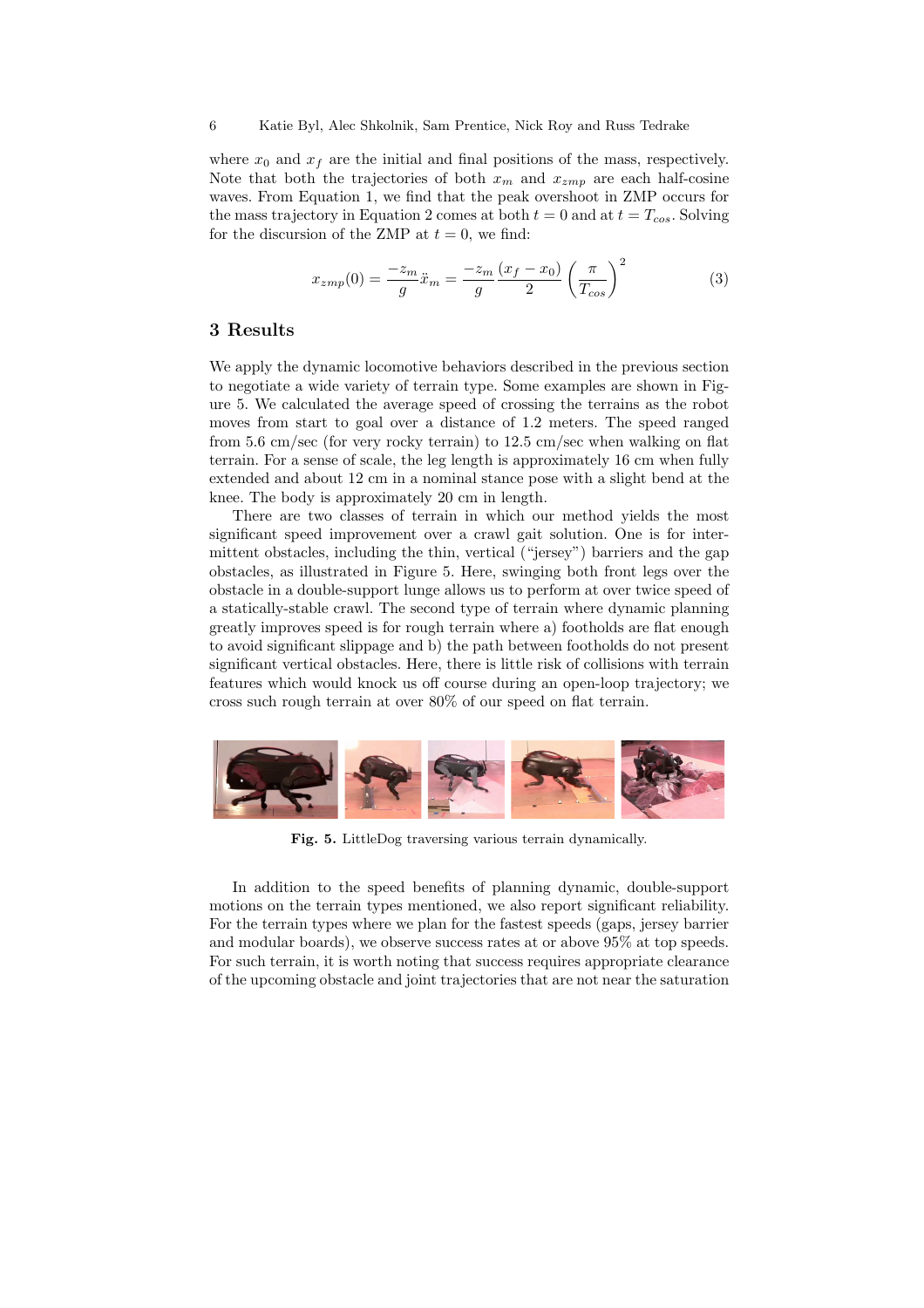limits (primarily in joint velocity). For example, although the peak angle of pitch during a double support lunge had some variability, as shown in Figure 6, the duration of the motion was repeatable enough to ensure we attained our desired end pose as the robot rotated back onto all four feet after clearing an obstacle. The problems of finding mid-air trajectories for the non-support feet which would avoid collisions and would end in an appropriate configuration at landing were relatively simple, as compared with planning the dynamic motions of robot body and the corresponding joint trajectories for the two legs used in double support. For fast, double-support walking, repeatability also depended critically on avoiding unexpected collisions with the terrain or other situations (such as steep terrain footholds) which would unexpectedly knock the robot body and/or stance feet off the planned path. Despite the open-loop control strategy we employ within a particular diagonal gait step, the dynamic motions at the heart of our strategy were quite repeatable.



Fig. 6. Data showing pitch for 40 consecutive lunge trials.

Data presented in Figure 6 come from executing a lunging behavior repeatedly. Executing identical open-loop joint trajectory plans experimentally yields highly-repeatable results. For walking, ZMP preview control provides an automatic mechanism for generating the  $(x, y)$  trajectory of the COM over a wide range of speeds of travel. More surprisingly, we have successfully extended this approach beyond its intended domain to aid in decoupling the linear and rotational motions of the dog during double-support dynamic lunges. Our experimental repeatability in controlling motions which are inherently dynamic and underactuated is a particularly exciting and enticing result toward the development of field-ready legged robotics.

Our results for the dynamic, diagonal leg-support walking gaits were also quite repeatable. By reasoning about the physics of the robot mass and inertia during double support, we were successful in scaling the speeds of motions such that accelerations remained low enough to maintain a ZMP within the support polygon during the triple-support phase at the start and end of motion while also moving the body rapidly enough to avoid accumulating excessive pitch during the double-support transient.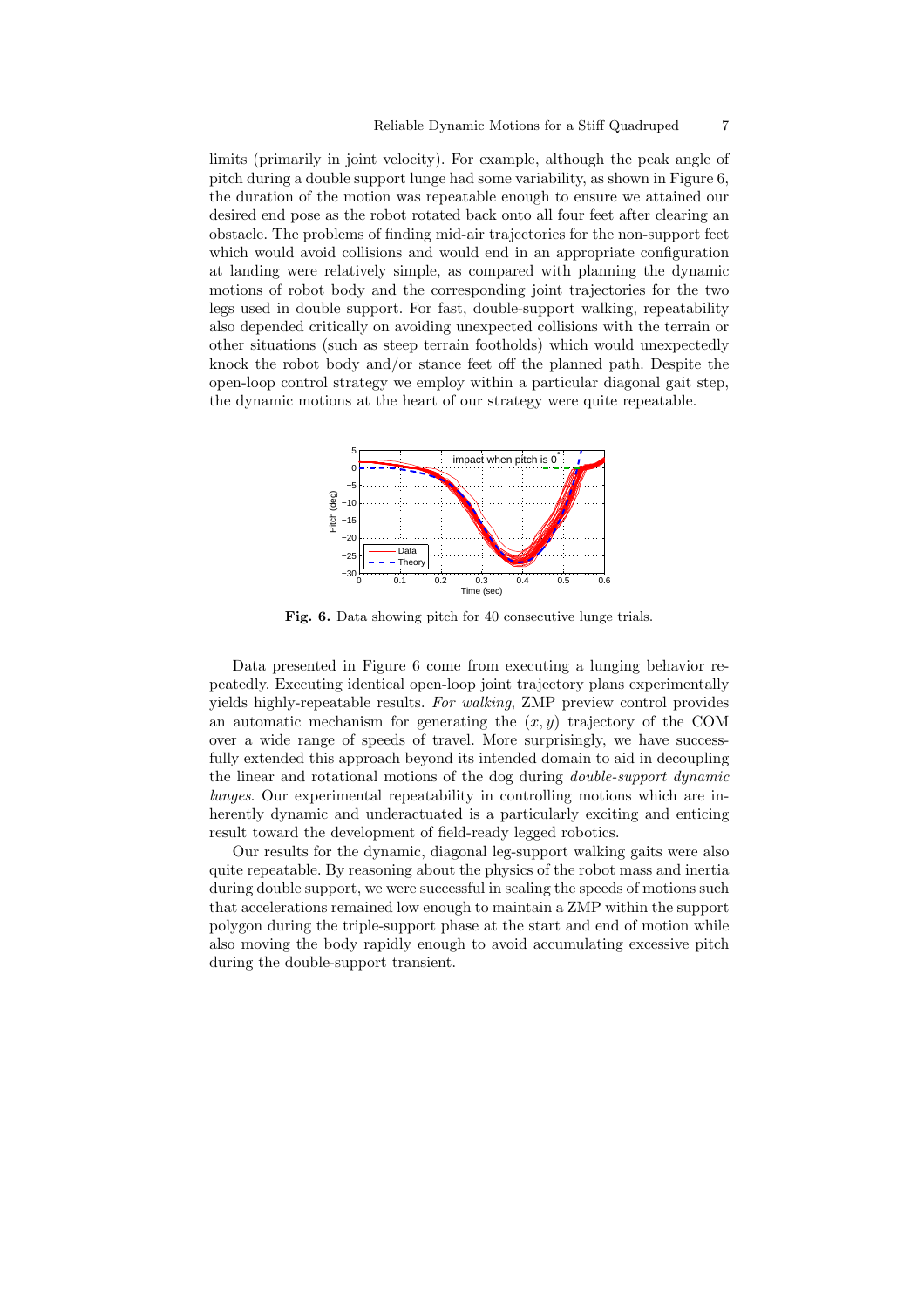8 Katie Byl, Alec Shkolnik, Sam Prentice, Nick Roy and Russ Tedrake

There are two key ideas we employed in successfully scaling the speed of this walk for a variety of different terrains. First, swing leg trajectories were slowed down whenever the terrain connecting two sequential footholds presented vertical obstacles which might cause collisions. The curving path one must plan to avoid an obstacle is inherently longer than the near-straight start-to-goal path used for the feet when walking on flat terrain. Also, joint trajectories were intentionally executed more slowly on more extreme terrain, to ensure that joint velocities were not saturated, which would cause potentially dangerous deviations from the path foot trajectory on bumpy or stepwise terrain.

The second key idea was maintaining the same characteristic doublesupport transition time even as each particular leg trajectory slowed down. The effect of the mass and inertia of the leg was not significant in our experiments, so that the overall body motions and allowable double-support transients remained essentially constant (at about 0.25 sec in duration) over the various terrain boards we tested. Our most significant speed improvements from using this dynamic double-support gait came when the quarter-second transition was a significant fraction of a two-legged motion, but the same reasoning allowed for steady, repeatable walking over a wide range of overall speeds on rough terrain.



Fig. 7. Predicted pitching (nose-down) motion during double support phase.

#### 4 Discussion

Many of the most successful bipedal robots to date (e.g., Honda's ASIMO, Kawada's HRP-2, and KAIST's Hubo, to name a few) are based on motion planning and feedback stabilization strategies which regulate the zero-moment point (ZMP) of the ground reaction forces to be safely inside the supporting polygon. This regulation is accomplished with high-gain servo motors, but is aided by direct measurements of the ground reaction forces through load cells in the feet. The methods presented here can be interpreted as extending the ZMP-style motion planning into dynamic regimes where the supporting polygon is a line, and the distance between the ZMP and the edge of the support polygon (aka the ZMP-margin) is at best identically zero.

Perhaps the most important lesson here is that this reasoning about ground reaction forces proved to be relevant and powerful despite the fact that our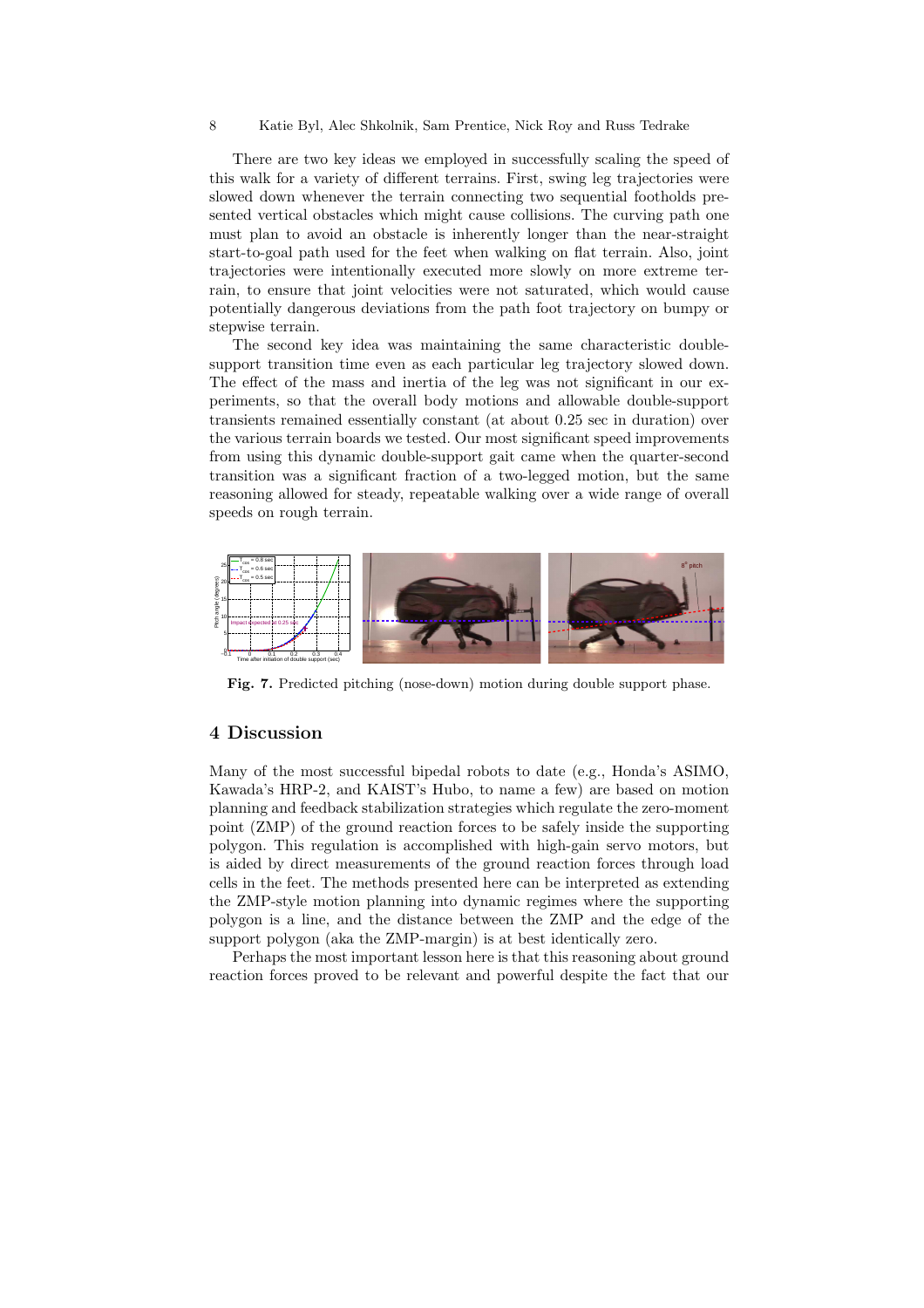robot was seemingly missing all of the prerequisites for force control. Specifically, recall that commands here were delivered over a low-bandwidth (100 Hz) command interface to highly-geared (stiff) position-controlled joints on the robot. Furthermore, we did not have an accurate dynamic model of the robot, nor accurate force sensors in the feet; no load cell feedback was used in generating these motions. In fact, it is the gross motion of the center of mass that dominates the production of ground reaction forces, and desired center of mass trajectories can be tracked nicely with stiff position control. This idea is presumably well-understood by the ZMP-walking community, but is perhaps an under-appreciated aspect of the success of their robots.

#### 5 Future Work

Our future aim is to plan for arbitrary final footholds for the front feet and (especially) for initial footholds. Figure 8 shows LittleDog climbing particularly extreme terrain, using the same lunge used to climb a step (Figure 2). This sequence currently executes with approximately 70% reliability. Our current dynamic climbing motion also requires that all four feet of the dog are initially on flat, even terrain. A significant goal in generalizing foothold selection is to achieve bounding over rough terrain. This task is particularly difficult because the front and back feet have wide separation, meaning significant energy is lost in impact when the front feet of our non-compliant quadruped hit the ground.



Fig. 8. LittleDog using a dynamic lunge to get onto elevated rough terrain.

## 6 Conclusions

In this paper, we present a reasoned approach for planning highly-repeatable dynamic motions for a quadruped robot which lacks either passive compliance or sensory feedback bandwidth – two typical approaches for achieving dynamic gaits. Instead of using such natural or control-based compliant dynamics, we reason about a simplified physical model of the robot body to design planned ground forces and body motions which are compatible for underactuated, double-support phases in motion. If saturation limits (primarily in velocity) of the robot are carefully avoided, the high impedance of the robot ensures